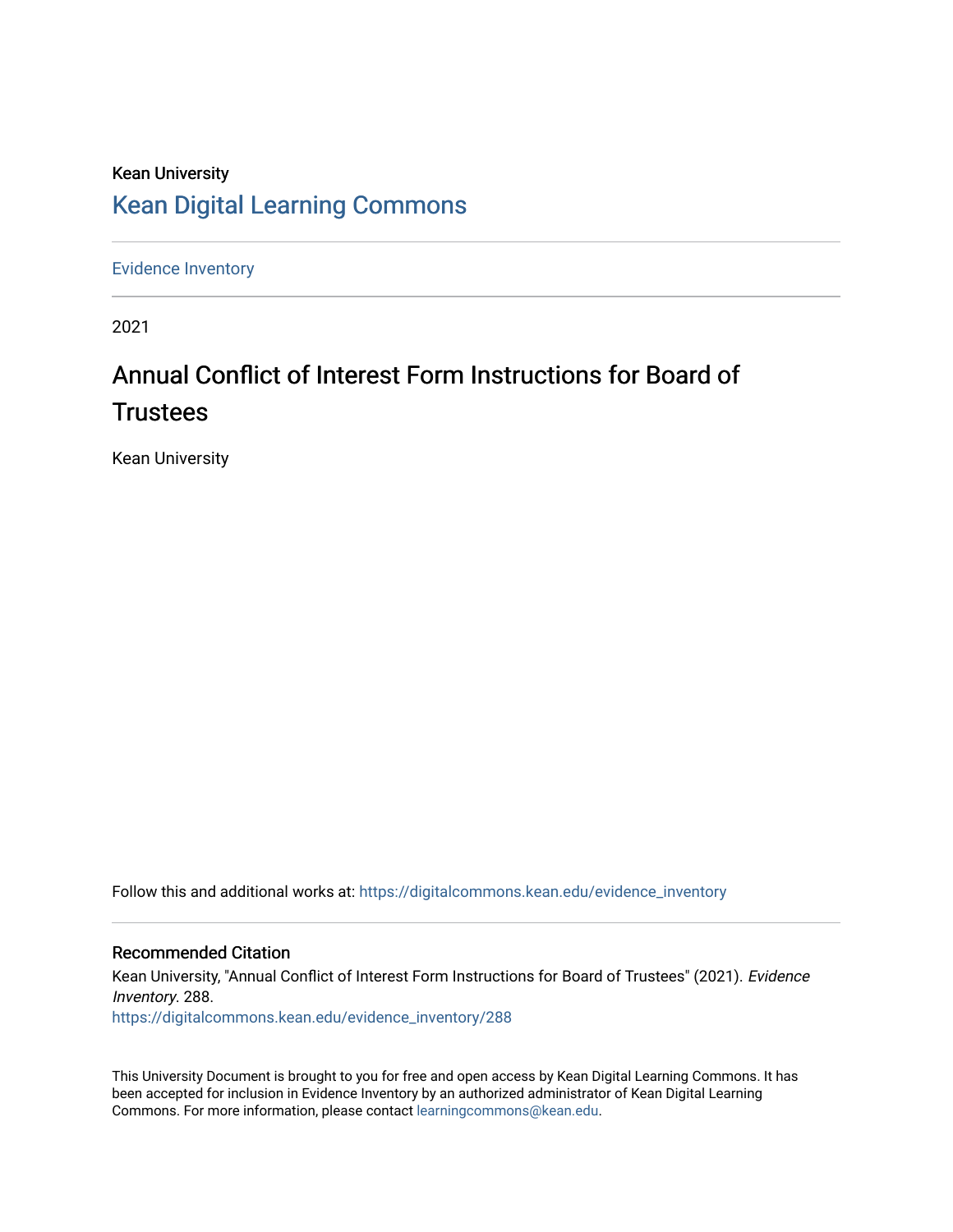# Annual Conflict of Interest Form Instructions for Board of Trustees

#### Abstract

Annual Conflict of Interest Form Instructions for Board of Trustees

#### Keywords

BOT, conflict of interest, Standard VII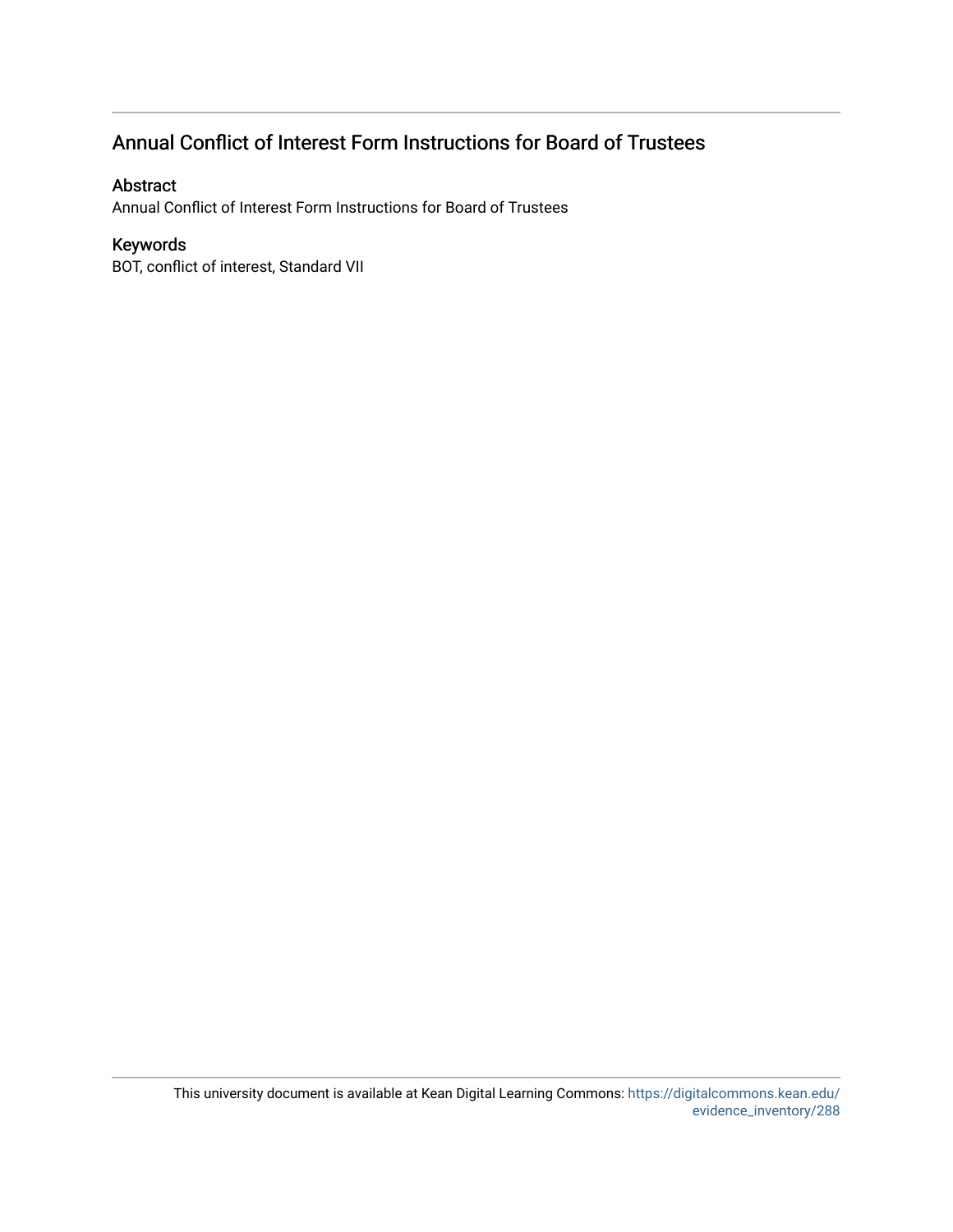## **2021 INSTRUCTIONS FOR THE CONFLICT OF INTEREST FORM**

#### **Important Notes**

1. The Conflict of Interest ("COI") Form is only to be completed by members of State college and university governing boards, e.g., trustees. The 2021 COI Form is due electronically (online) no later than Saturday May 15, 2021 with a \$50 per day fee (fine) to be assessed for each day the form is filed late. In filing your COI Form electronically (online), you must first obtain an authentication code by completing the Request Form located on our website under "Financial Disclosure for College/University Governing Board Members."

2. If you are permitted to file a paper COI form, the form must be postmarked no later than May 15, 2021.

3. The following personal information **should not** be included on your COI Form:

- a) Social Security Number
- b) Home address and phone
- c) Credit card numbers
- d) Names and numbers of bank and brokerage accounts

#### **A) General Information**

**Date of Statement**: Use the date the statement is submitted.

**Filing Year**: Enter filing year. If you are completing the fillable PDF, click the dropdown box. The current filing year is 2021.

**Name:** Enter the first name, middle initial and last name of filer.

**Name of College/University**: Indicate the full name of the College or University where you serve as a governing board member.

**Name of Governing Board Member**: Enter first name, middle initial and last name.

**Position**: Indicate governing board member/trustee status, (regular, ex-officio, student).

**Business Mailing Address**: Provide a complete mailing address; be sure to include zip code. If you use your home address, please so indicate and the staff will delete it for public record purposes.

**Daytime Telephone Number**: Please indicate telephone number where you can be reached in the daytime. (It is occasionally necessary for a staff member to contact a filer to obtain omitted information or for clarification of disclosed information.)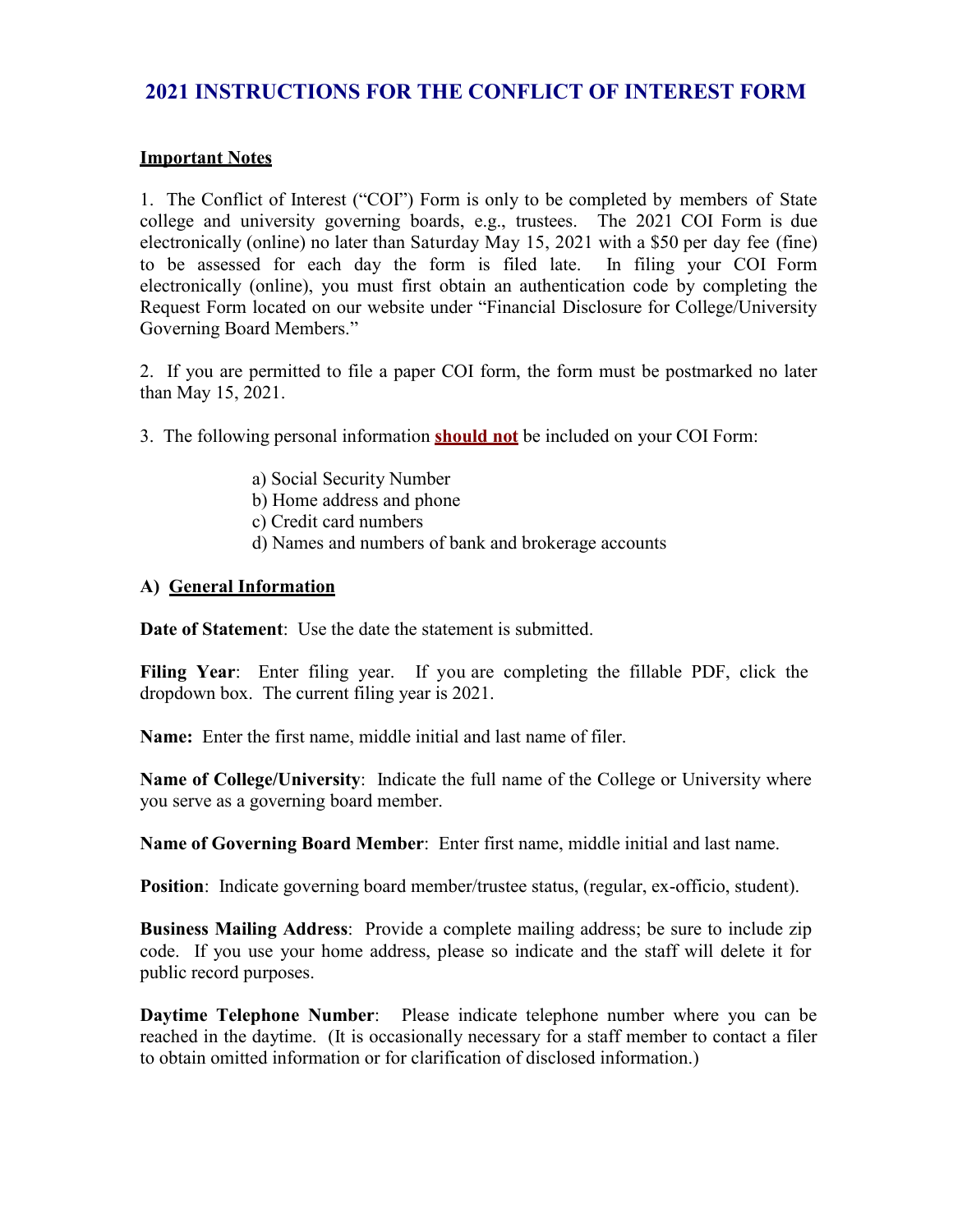#### **B) Employment**

Please list any full-time and/or part-time employment or business presently engaged in by you and each member of your immediate family. Indicate positions held and names of employer and/or business.

#### **Licenses**

If you hold a license issued by a State agency that entitles you to engage in a particular business, profession, trade, or occupation (e.g. attorney, physician, nurse, pharmacist, engineer, real estate, insurance, private detective, teacher), so indicate. Note whether the license is active or inactive. Completing this section satisfies your obligation to report under *N.J.S.A*. 52:13D-23(e)(2).

#### **C) State Employment-Relatives**

The N.J. Conflicts of Interest Law (*N.J.S.A*. 52:13D-21.2(b)(1)), provides that "A relative of an appointed member of a governing or advisory body of an independent authority, board, commission, agency or instrumentality of the State shall not be employed in an office or position in that independent authority, board, commission, agency, or instrumentality." Furthermore, the statute provides that "A State officer or employee or a Special State Officer or employee in the Executive Branch shall not supervise, or exercise authority with regard to personnel actions over, a relative of the officer or employee."

**C.1** If you have a relative who works for the college or university where you serve as trustee, please provide the name, title and office of that relative in the space provided. Note that for purposes of this section, relative means your spouse/civil union partner, or your or your spouse's/civil union partner's parent, child, brother, sister, aunt, uncle, niece, nephew, grandparent, grandchild, son-in-law, stepparent, stepchild, stepbrother, stepsister, half-brother or half-sister, whether the relative is related to you or your spouse/civil union partner by blood, marriage or adoption.

**C.2** Indicate whether you exercise authority, supervision or control with regard to personnel actions regarding relatives. If the answer is yes, indicate name and title of relative. In the space provided, indicate all personal contractual or business relationships you have with any official at the university/college where you serve as trustee.

#### **D) Training**

*The Conflicts Law was amended in January 2006 to include a mandatory training provision.*

**D.1** Indicate whether you have completed ethics training.

**D.2** Indicate whether training was in-person or on-line. Training modules are available on the State Ethics Commission website.

**D.3** If training was in-person, indicate whether it was provided by your agency or the State Ethics Commission.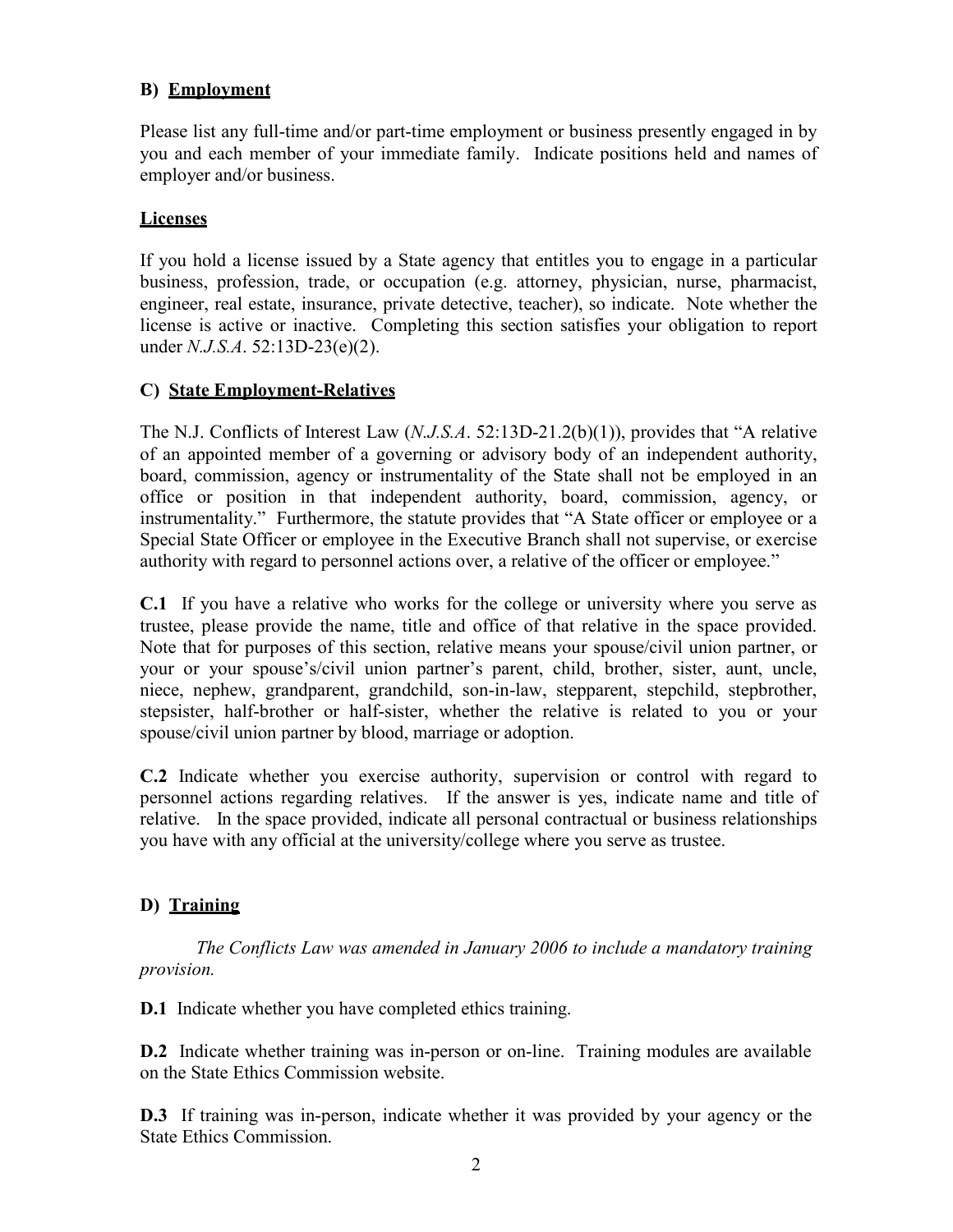**D.4** Provide date that training was most recently completed (whether online or inperson). If you completed the training modules on our website, you should have received a receipt for each module completed.

## **E) Conflicts**

**E.1** Please enter the date noted on the list provided to you of entities that do business with the college or university where you serve as a governing board member.

**E.2** Please indicate if you or an immediate family member (spouse/civil union partner, domestic partner, child, parent or sibling residing in your household) do business with the college or university where you serve as a governing board member. Use space provided to note details, including name and nature of the business for you or your immediate family member.

**E.3** In the applicable boxes, indicated directly under the question, provide the requested information if you or any member of your immediate family is employed by, or receives compensation or benefit (financial or otherwise) from any firm, association or partnership that does business with your university or college.

- If you are required to complete item E.3(d) on "Capital Gains," make sure you list the item sold on Schedule A, page 9.
- If you are required to complete item E.3(e) on "Honoraria, Lecture Fees, Gifts, etc.," you must list the items on Schedule B, page 10.

**E.3(a) Compensated employment**. Indicate the name of the firm, association or partnership from which you, your spouse/civil union partner, domestic partner or children/sibling residing in your household receive or derive compensation or a benefit. Indicate commencement, date(s) and termination date(s) of employment, if applicable.

Income, in the nature of "delayed" compensation, including deferred or future income from the practice of a profession should be reported here.

**E.3(b) Compensated directorships and other fiduciary positions.** List only compensated directorships and other fiduciary positions here. One is said to act in a fiduciary capacity when the business that he/she transacts or the money or property that he/she handles is not his/her own or for his/her own benefit but for the benefit of another person (executor of an estate, trustee, and receiver in bankruptcy).

**E.3(c) Contractual arrangements.** All contractual arrangements producing or expected to produce income must be listed. Contractual arrangements include, but are not limited to, a buyout agreement, severance payments, a purchase contract, contract of sale, lease or rental agreement of any goods or services or license.

**E.3(d) Capital Gains.** Enter a checkmark for capital gains here and itemize on Schedule A, page 9. A capital gain is a profit realized on the sale or exchange of a capital asset (stocks, bonds, house, property, car, etc.).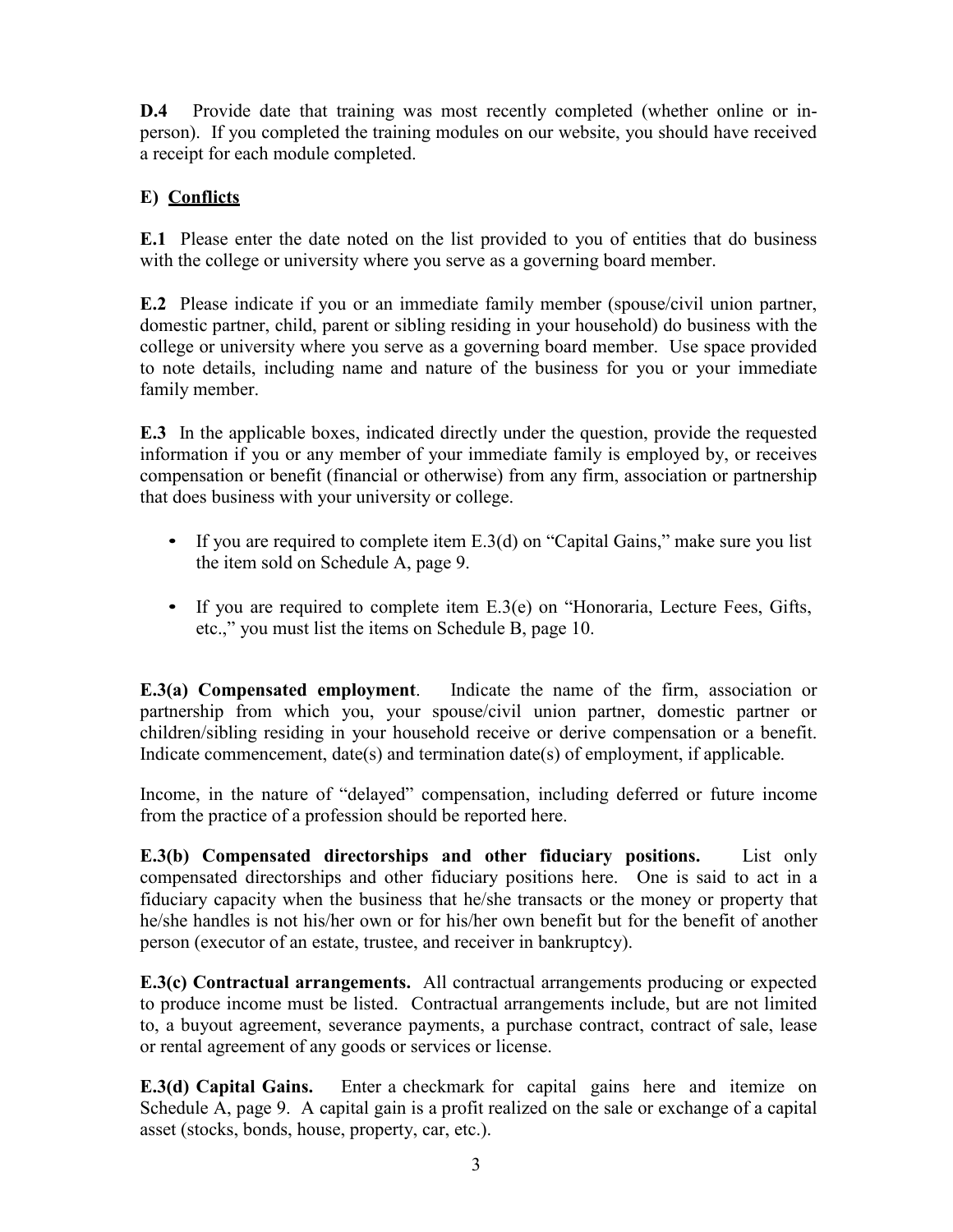**E.3(e) Miscellaneous Sources of Income.** Honoraria, lecture fees, gifts not included above, and other miscellaneous sources of income must be disclosed here, including but not limited to Social Security, pensions, bank interest, dividends, rental income, accounts and notes receivable, and royalties over \$1,000. List each source on the line(s) provided.

State officers are not permitted to accept honoraria in connection with matters related to their official duties.

**E.4&5 Interest in public and closely held corporations, partnerships, sole proprietorships or similar business entities**. Indicate in #4 whether you own or control more than one percent of the profits or assets of any firm, association or partnership that does business with your university or college. If "yes" box is checked, note in area provided name of firm, association or partnership.

For item #5, indicate whether a member of your immediate family owns or controls more than one percent of the profits or assets of any firm, association or partnership that does business with your university or college. If "yes" box is checked, in the space provided state family member's name and relationship to you and identify the firm, association or partnership.

**E.6&7 Compensated or uncompensated offices, trusteeships, directorships or positions of any nature held by you, your spouse/civil union partner or domestic partner or dependent children, with any firm, corporation, association, partnership or business.** List all applicable positions and indicate in the space provided whether the firm, corporation, association, partnership or business does business with your college/university.

**E.8 Debts to your university or college.** Check the appropriate box as to whether you owe any money or other thing of value to your university or college. If answer is "yes" provide details of debt/money owed in the space provided.

**E.9 Liabilities/Debts with creditors doing business with your university.** In the space provided, identify any creditor or institution doing business with your university or college with whom you or your immediate family member has a debt or liability. Please provide the family member's name and relationship to you. Also include all liabilities that have been forgiven within the last twelve months, stating the names of all the creditors to whom the liability was owed. Liabilities include, but are not limited to, notes, accounts payable, past due taxes, mortgages or liens, and loans on life insurance.

**E.10 Ownership of securities in companies, mutual funds, holding funds or government agencies doing business with your college or university.** Identify the stocks or bonds held by you, your spouse/civil union partner, domestic partner or immediate family members with companies, mutual/holding funds or government agencies doing business with your college or university. List whether such person owns more than one percent of the profits or assets in the entity listed.

**E.11 Interests in college or university contracts.** List and describe any interest you or a member of your immediate family has in any contract made or executed by your university or college.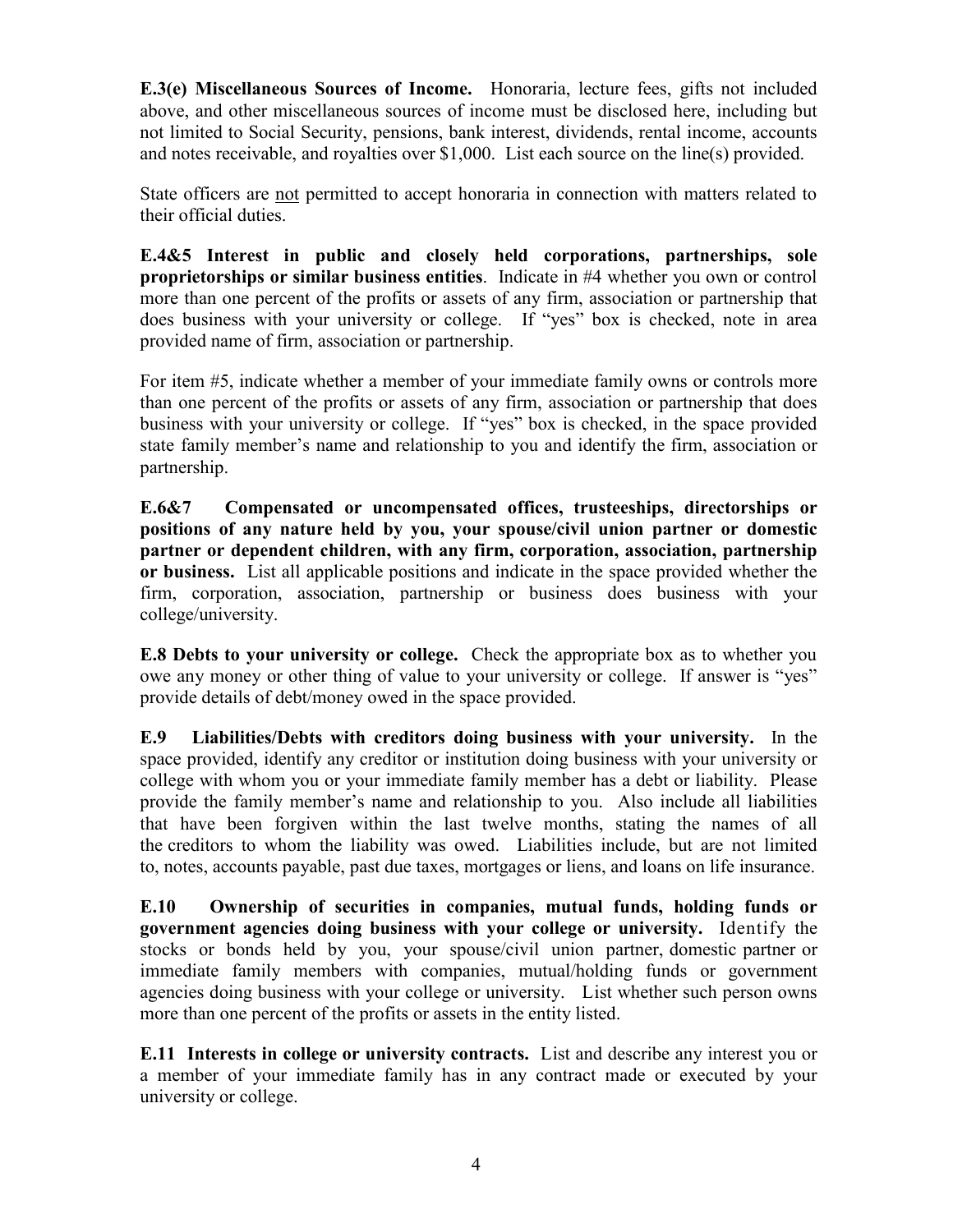**E.12 Interests in university or college real estate.** Please indicate in the space provided any interest you or an immediate family member has in real estate owned by your university or college. Real estate interests can include those arising from sales, purchases, rental agreements, leases, contingent interests or deeds. Be sure to provide the information required in the chart for each interest held.

**E.13 Interests in closely held corporations doing business with your university/college.** In the space provided, please list any interest you, or an immediate family member, has in any closely held corporation, partnership, sole proprietorship or similar business entity that does business with your university or college. Interest is defined as more than a one percent ownership or control of any profits or assets of such a business entity.

**E.14 Executive Order No. 14 Exceptions.** In the space provided, please list and describe any exceptions granted to you by the State Ethics Commission under paragraph 5 of Executive Order No. 14. Please indicate the date on which the exception was granted.

**E.15 Representation or appearances on behalf of others before your university or college.** Please indicate in the space provided whether there are individuals, agencies, private sector entities, non-profit organizations, trade or professional organizations that you now or expect in the future, to represent, appear for or make inquiries before your university or college. Note, under the Conflicts of Interest Law, N.J.S.A. 52:13D-16a "A Special State officer is prohibited from representing, appearing for or negotiating on behalf of any person or party other than the State in connection with any cause, proceeding, application or other matter pending before the particular office, bureau, board, council, commission, authority, agency, fund or system in which such special State Officer or employee holds office or employment." This prohibition also extends to any partnership, firm or corporation in which the special State officer has an interest.

**E.16 Contractual or business relationships with university/college officers/employees.** In the space provided, please indicate all personal contractual or business relationships with another officer or employee or special State officer of your college or university. Be sure to indicate the name and title of the officer, employee or special State officer.

Note, under the Uniform Ethics Code, an agency head, deputy head or assistant head is prohibited from engaging in any private business transactions with any employee of his/her agency.

Page 9, Schedule A. List all capital gains disclosed under E.3(d).

Page 10, Schedule B. List all honoraria and other sources of income disclosed under  $E.3(e)$ .

#### **Attestation Page**

Enter your 32 character authentication code in the yellow box. You should have obtained this code by completing the request form on our web site. Please include the hyphens between each of the groups of characters (8 characters, hyphen, 4 characters, hyphen, 4